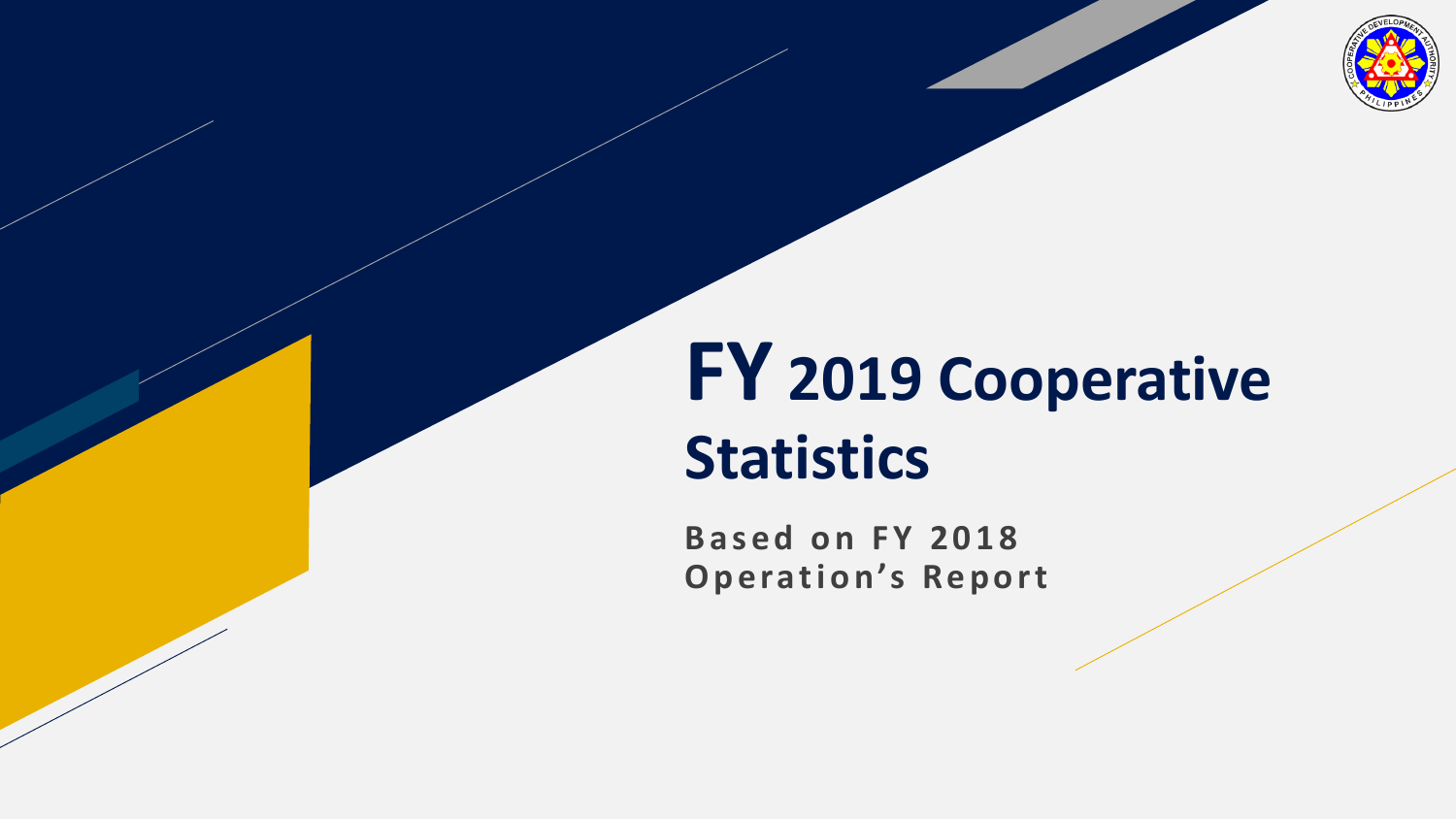

### **Operating Cooperatives**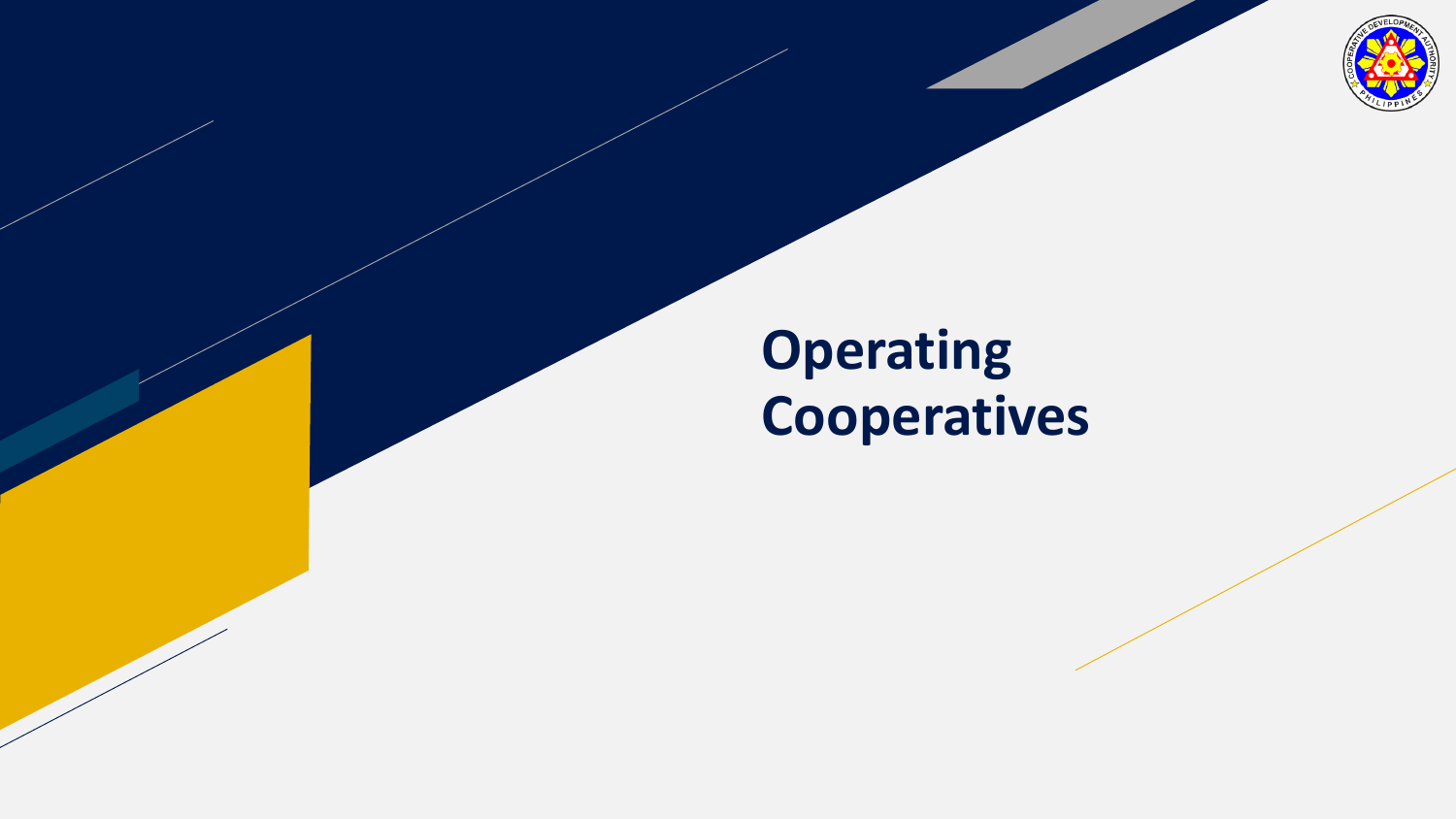

#### Total of 18,581 Operating Cooperatives As of 2020

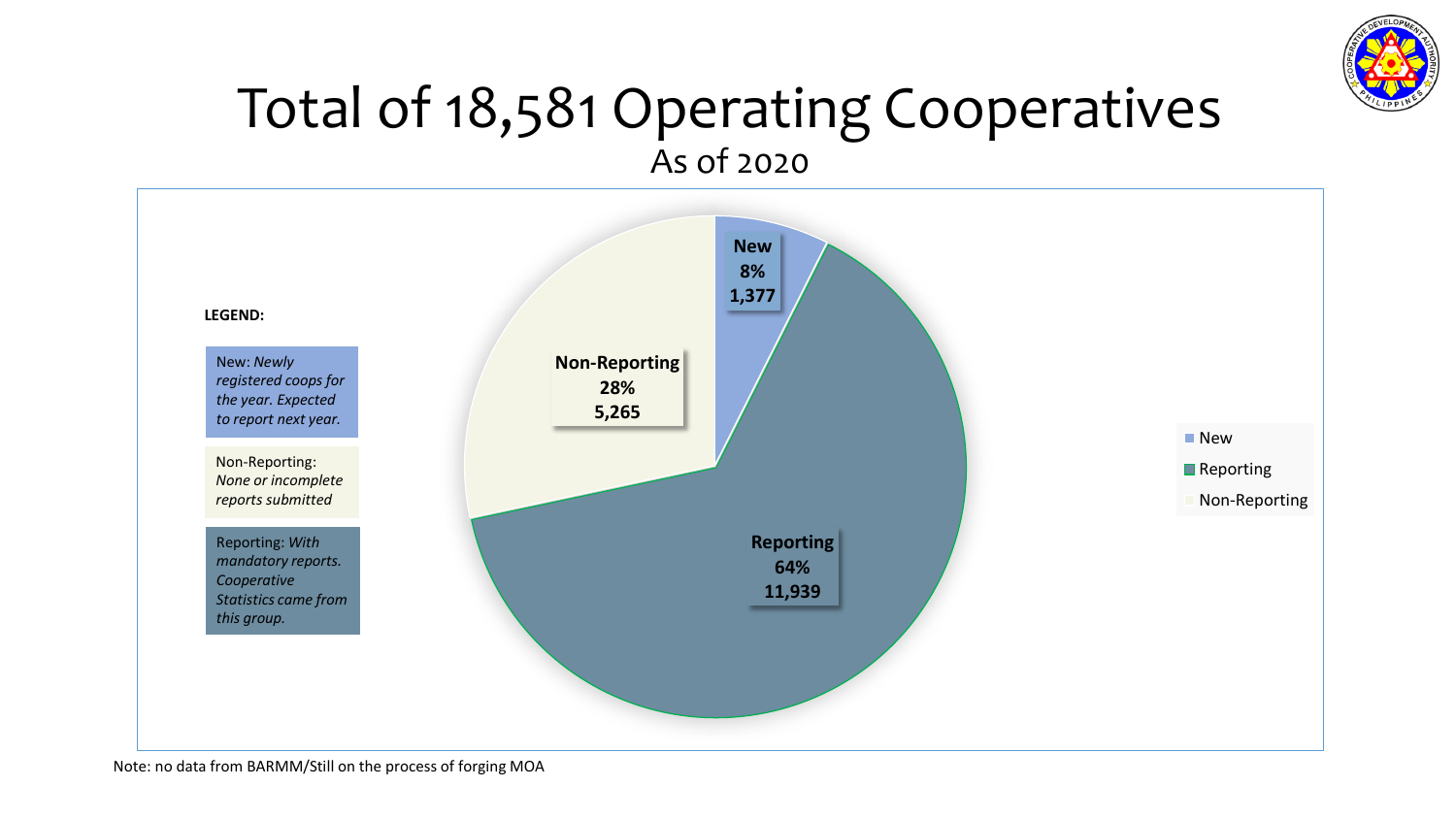## Operating Cooperatives by Region



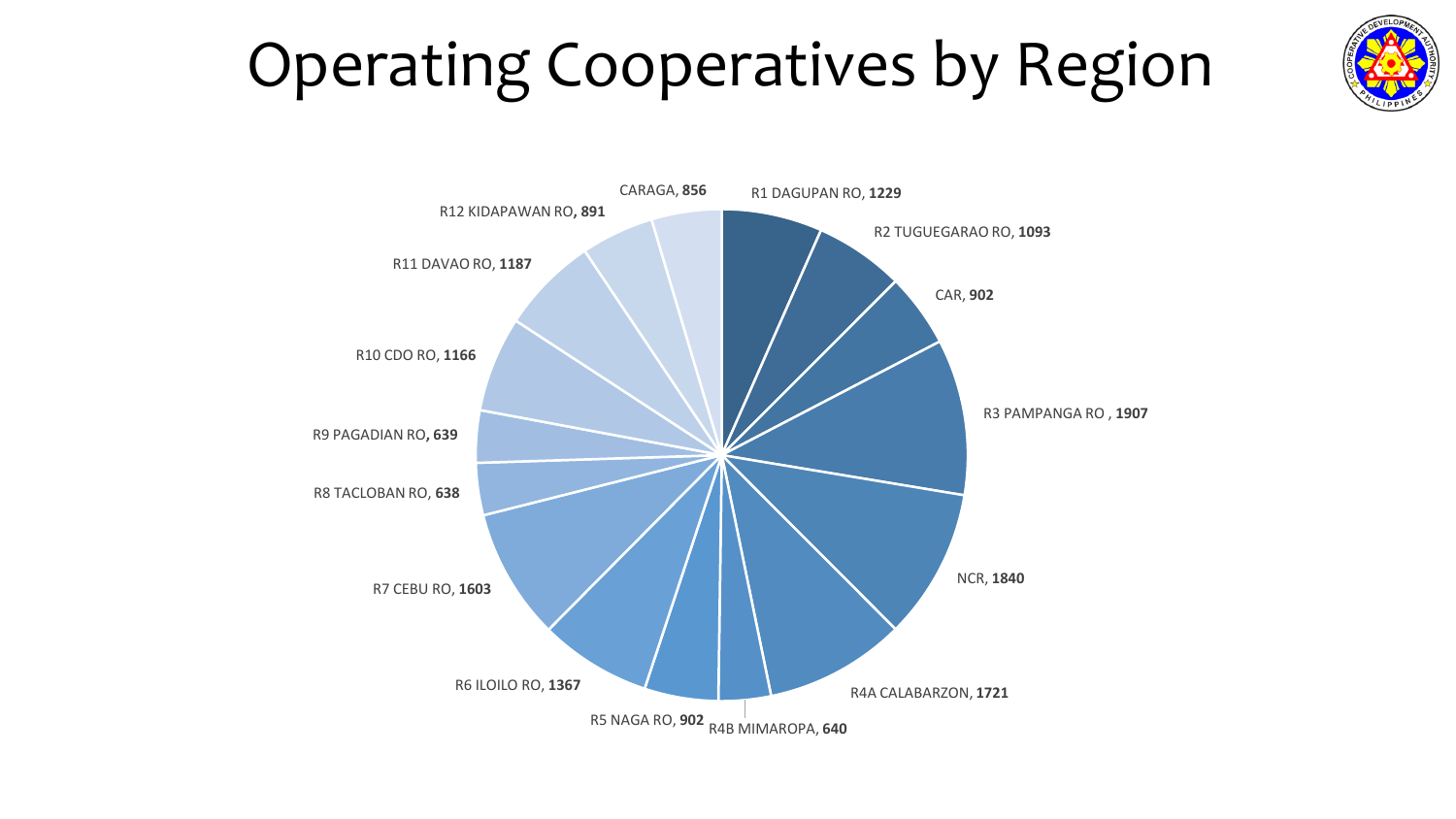## Operating Cooperatives by Type



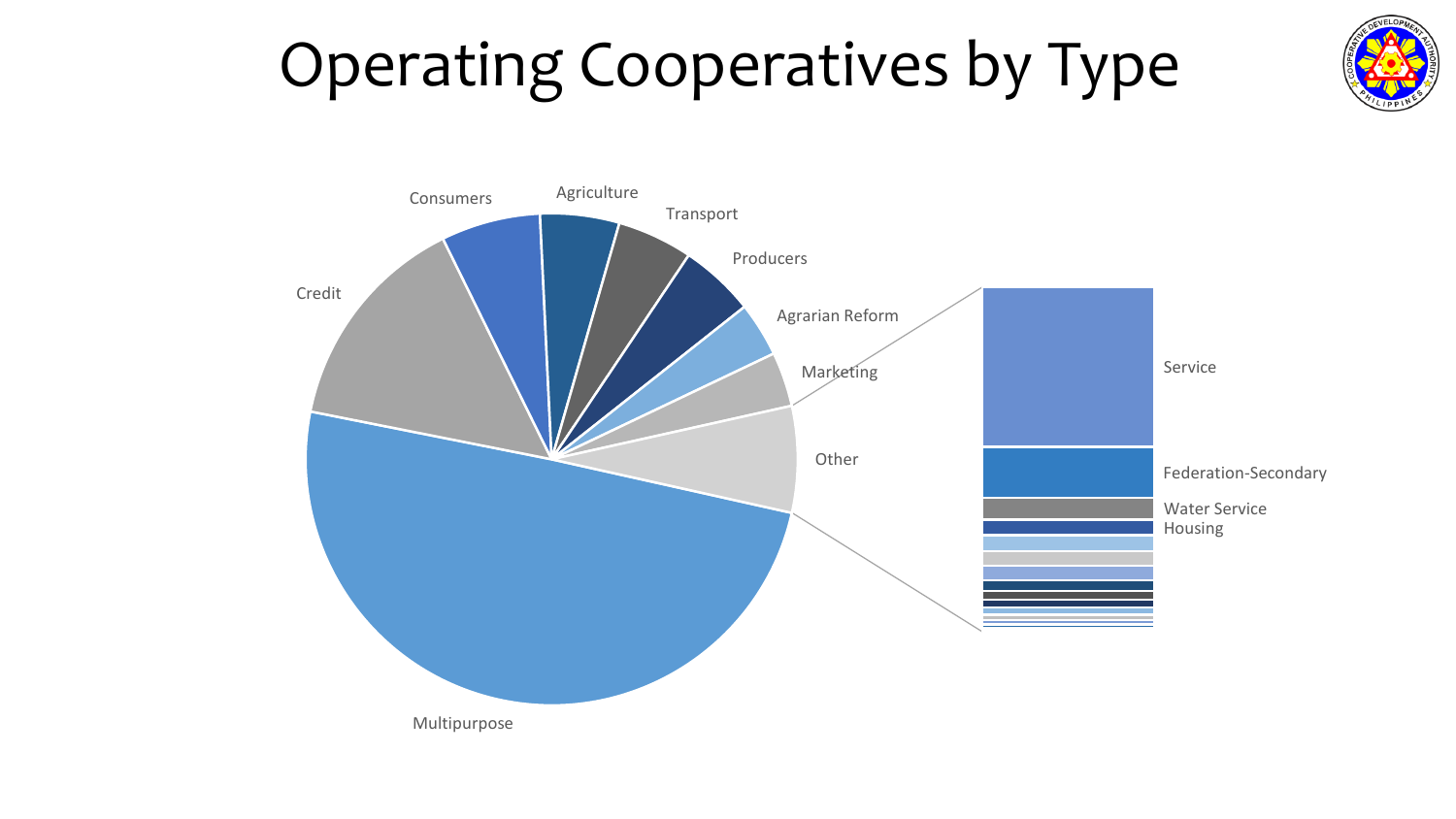

### **Reporting Cooperatives**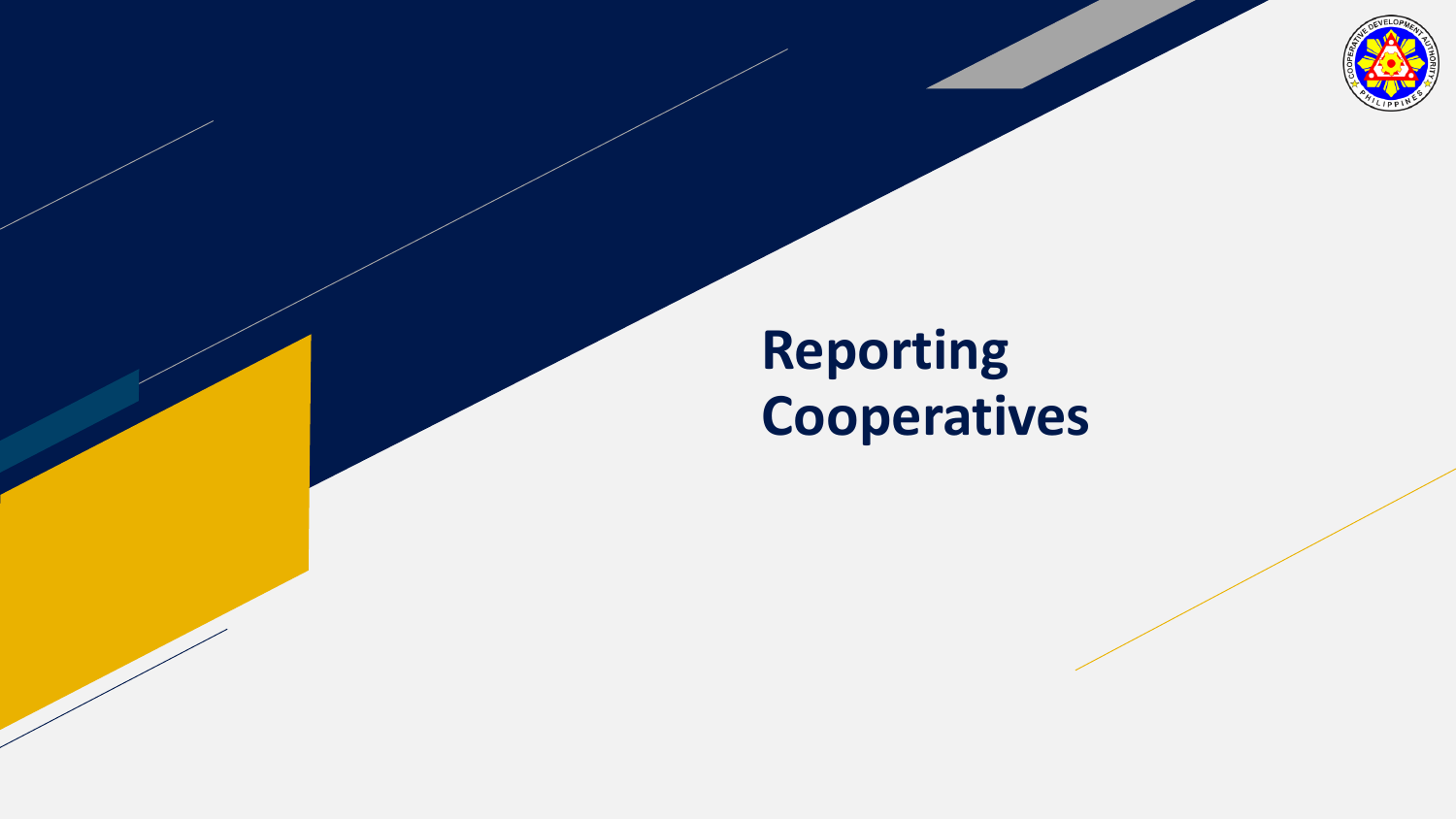## Total 11,939 Reporting Cooperatives by Region



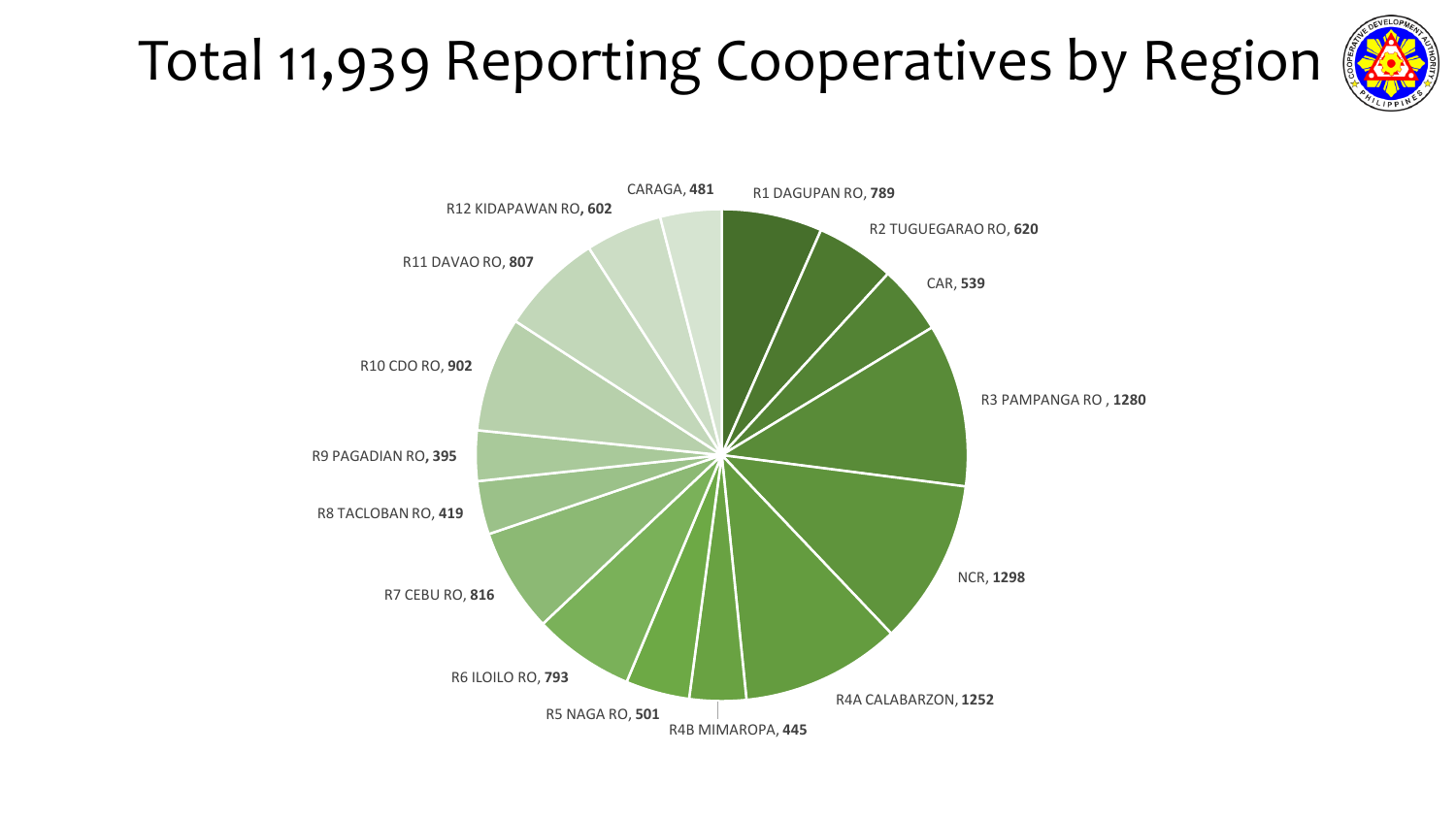

### 11.6 Million Membership

based on Reporting Cooperatives

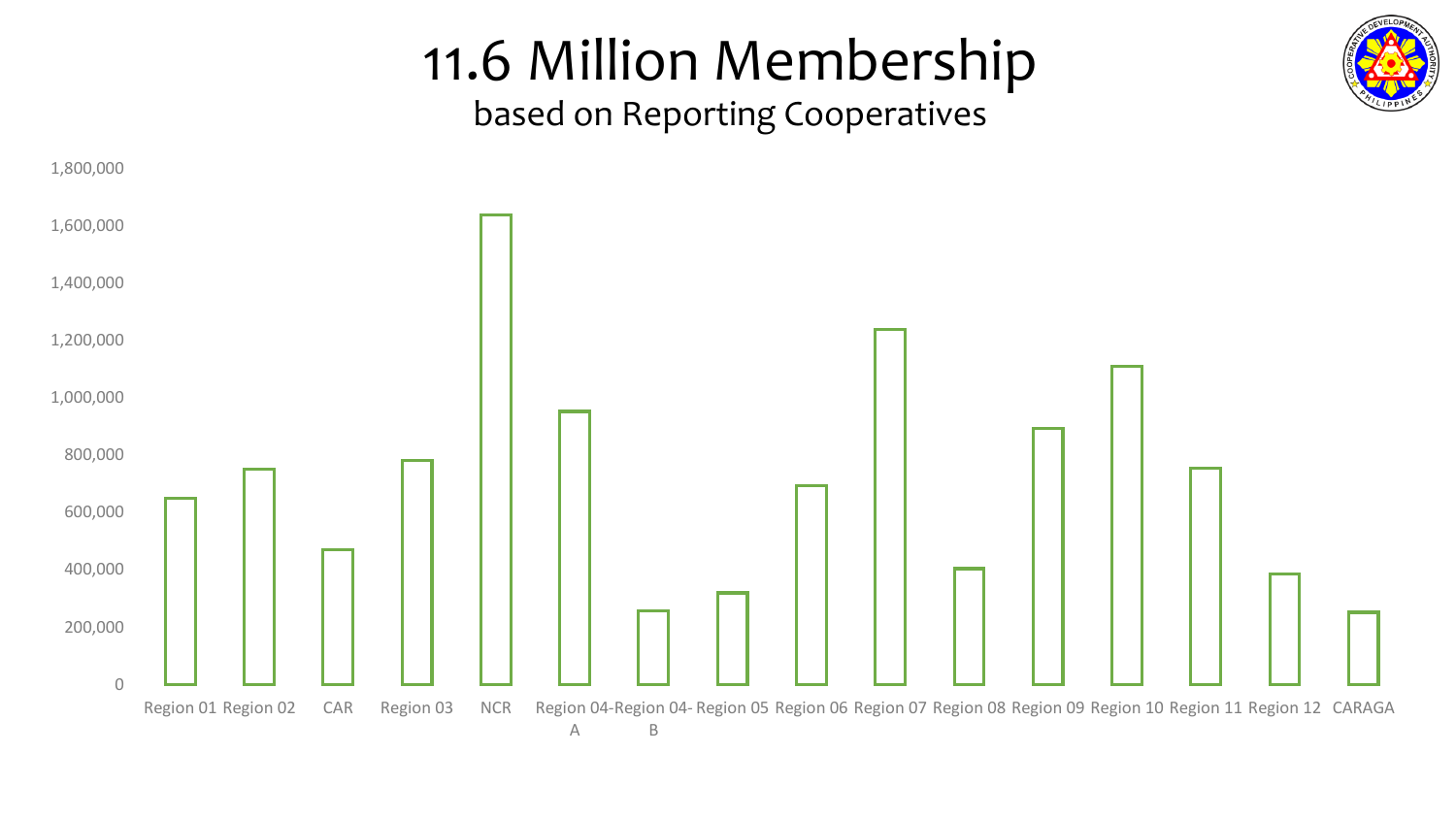

#### 396.3 Thousand Employment Generated based on Reporting Cooperatives

 $\bigcap$ 20,000 40,000 60,000 80,000 100,000 120,000 140,000 160,000 180,000 Region 01 Region 02 CAR Region 03 NCR A Region 04- Region 05 Region 06 Region 07 Region 08 Region 09 Region 10 Region 11 Region 12 CARAGAB